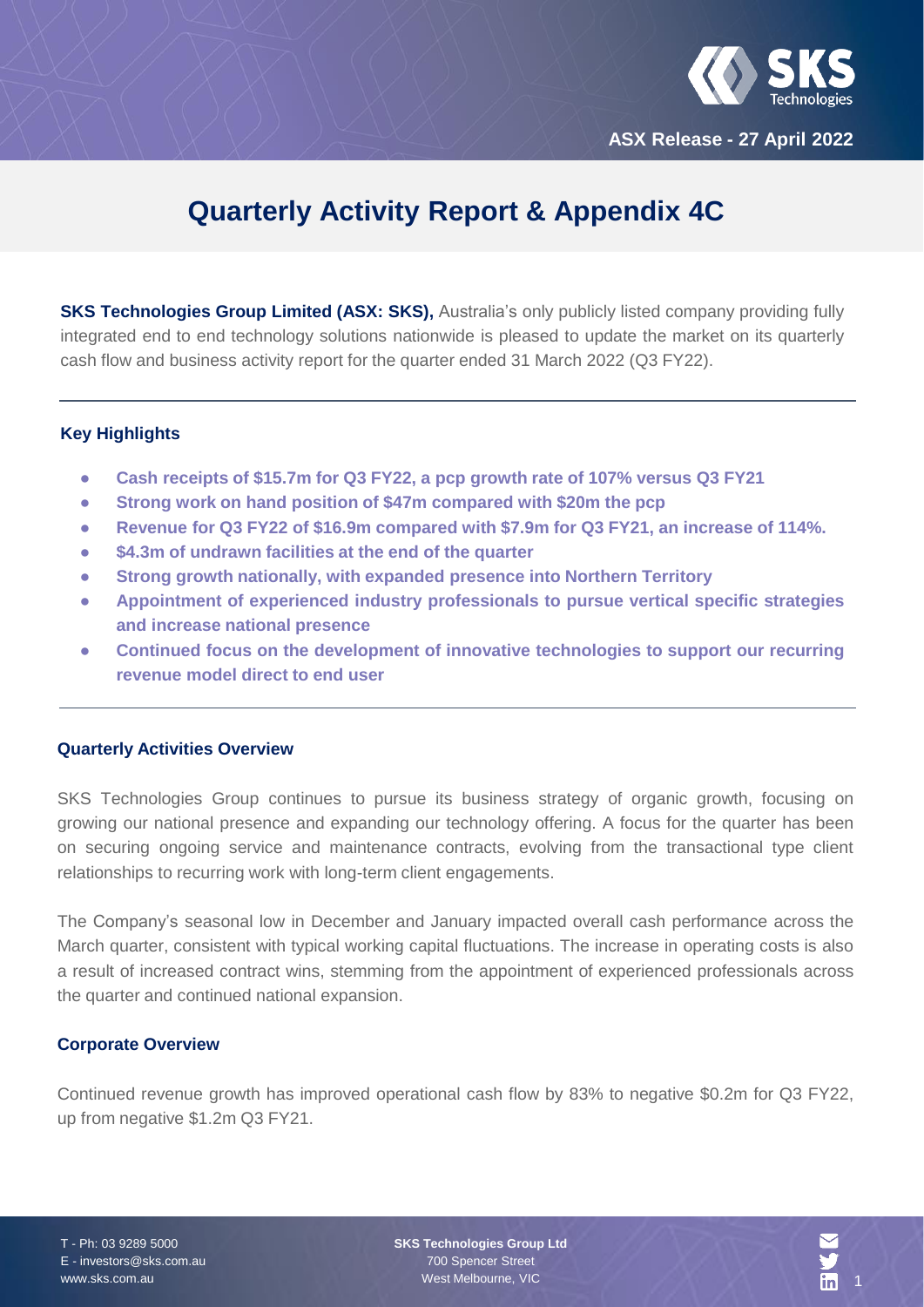The March quarter saw a large rise in sales receipts, up 107% to \$15.7m compared to the prior corresponding period of \$7.5m. This is a result of SKS Technologies Group's continued execution on its organic growth strategy and expansion including their new Darwin office which brings with it increased capacity to meet rising demands from the Defence sector.

The Company continues to build on its strong work on hand position and saw a growth of 135% to \$47m for Q3 FY22, compared with \$20m the pcp.

### **Strategy and Outlook**

The Company's Board is confident in the ongoing organic growth strategy and is focused on growing the recurring revenue stream on client contracts over the next quarter and beyond.



**Chief Executive Officer, Matthew Jinks, commented:** "*We are delighted to report continued strong momentum this quarter with cash receipts continuing to grow, alongside our strong work on hand position. This shows that SKS Technologies Group is delivering on our strategy to become a leading end* to end technology provider. It all bodes well for the future, especially given the new wave of innovation *we're looking to bring to the market leveraging our industry experiences, key relationships and national presence we've been so diligently building in recent years".*

#### $\sim$  ENDS  $\sim$

Approved for release by the Board of SKS Technologies Group

Payments to related parties of the entity and their associates:

| Directors' fees and expenses reimbursed paid to directors                                 | \$128,000 |
|-------------------------------------------------------------------------------------------|-----------|
| Salaries and wages and expenses reimbursed paid to employees who are related to directors | \$113,000 |
| Aggregate amount of payments to related parties and their associates included in item 1   | \$241,000 |
| Aggregate amount of payments to related parties and their associates included in item 2   |           |

#### **Further Information** Matthew Jinks

Chief Executive Officer (03) 9289 5000

#### **About SKS Technologies Group Limited (ASX: SKS)**

SKS Technologies delivers advanced technology through digital transformation via creative design and installation of converged AV/IT, electrical and communication networking solutions nationally.

T - Ph: 03 9289 5000 E - investors@sks.com.au www.sks.com.au

**SKS Technologies Group Ltd** 700 Spencer Street West Melbourne, VIC

2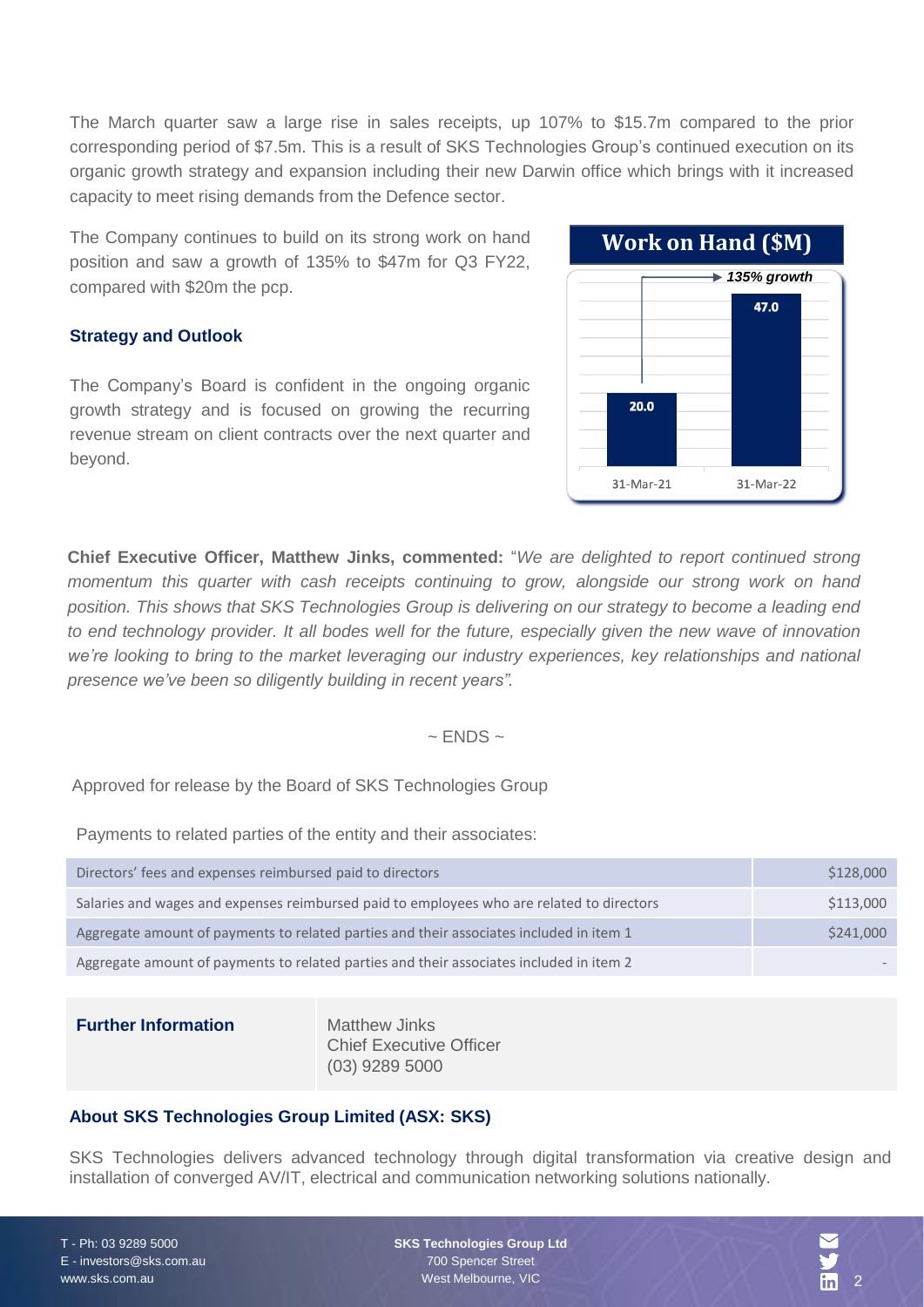## **Appendix 4C**

## **Quarterly cash flow report for entities subject to Listing Rule 4.7B**

| Name of entity                 |                                   |
|--------------------------------|-----------------------------------|
| SKS TECHNOLOGIES GROUP LIMITED |                                   |
| ABN                            | Quarter ended ("current quarter") |

| 24 004 554 929 | 31 MARCH 2022 |
|----------------|---------------|
|                |               |

|     | <b>Consolidated statement of cash flows</b>         | <b>Current quarter</b><br>\$A'000 | Year to date (09<br>months)<br>\$A'000 |
|-----|-----------------------------------------------------|-----------------------------------|----------------------------------------|
| 1.  | Cash flows from operating activities                |                                   |                                        |
| 1.1 | Receipts from customers                             | 15,662                            | 47,449                                 |
| 1.2 | Payments for                                        |                                   |                                        |
|     | (a) research and development                        |                                   |                                        |
|     | product manufacturing and operating<br>(b)<br>costs | (9,317)                           | (28, 822)                              |
|     | advertising and marketing<br>(c)                    | (80)                              | (177)                                  |
|     | leased assets<br>(d)                                | (142)                             | (396)                                  |
|     | staff costs<br>(e)                                  | (6,328)                           | (17, 346)                              |
|     | (f)<br>administration and corporate costs           | (470)                             | (1, 357)                               |
| 1.3 | Dividends received (see note 3)                     |                                   |                                        |
| 1.4 | Interest received                                   |                                   |                                        |
| 1.5 | Interest and other costs of finance paid            | (120)                             | (320)                                  |
| 1.6 | Income taxes paid                                   |                                   |                                        |
| 1.7 | Government grants and tax incentives                | 602                               | 1,074                                  |
| 1.8 | Other (provide details if material)                 |                                   |                                        |
| 1.9 | Net cash from / (used in) operating<br>activities   | (193)                             | 105                                    |

| 2.  |     | <b>Cash flows from investing activities</b> |       |       |
|-----|-----|---------------------------------------------|-------|-------|
| 2.1 |     | Payments to acquire or for:                 |       |       |
|     | (g) | entities                                    |       |       |
|     | (h) | businesses                                  |       |       |
|     | (i) | property, plant and equipment               | (168) | (509) |
|     | (i) | investments                                 |       |       |
|     | (k) | intellectual property                       |       |       |
|     | (I) | other non-current assets                    | (56)  |       |

ASX Listing Rules Appendix 4C (17/07/20) Page 1 + See chapter 19 of the ASX Listing Rules for defined terms.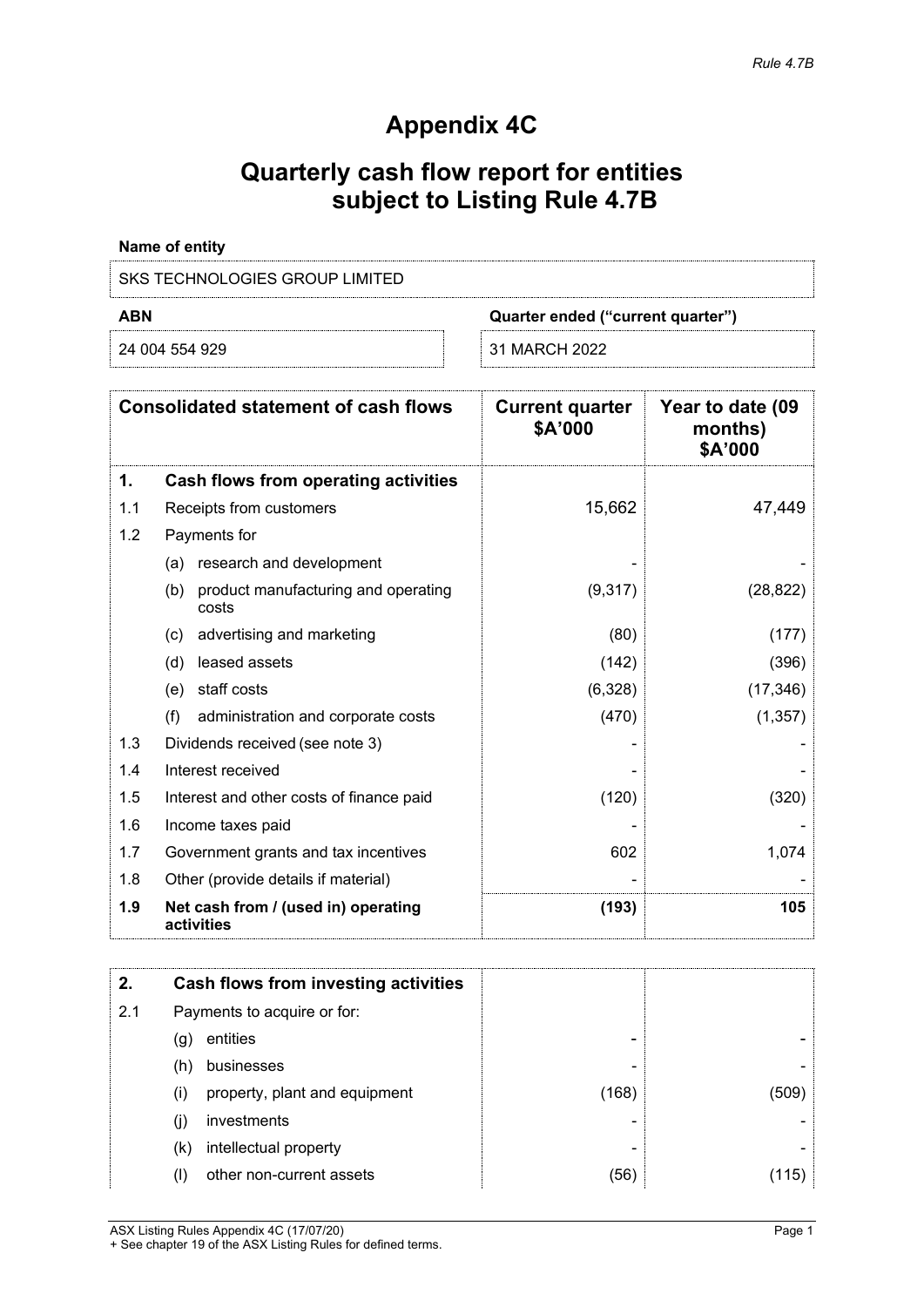|         | <b>Consolidated statement of cash flows</b>       | <b>Current quarter</b><br>\$A'000 | Year to date (09<br>months)<br>\$A'000 |
|---------|---------------------------------------------------|-----------------------------------|----------------------------------------|
| $2.2\,$ | Proceeds from disposal of:                        |                                   |                                        |
|         | entities<br>(a)                                   |                                   |                                        |
|         | businesses<br>(b)                                 | 41                                | 122                                    |
|         | property, plant and equipment<br>(c)              |                                   | 2                                      |
|         | (d)<br>investments                                |                                   |                                        |
|         | intellectual property<br>(e)                      |                                   |                                        |
|         | (f)<br>other non-current assets                   | 2                                 | 10                                     |
| 2.3     | Cash flows from loans to other entities           |                                   |                                        |
| 2.4     | Dividends received (see note 3)                   |                                   |                                        |
| 2.5     | Other (provide details if material)               |                                   |                                        |
| 2.6     | Net cash from / (used in) investing<br>activities | (181)                             | (490)                                  |

| 3.   | Cash flows from financing activities                                                          |           |           |
|------|-----------------------------------------------------------------------------------------------|-----------|-----------|
| 3.1  | Proceeds from issues of equity securities<br>(excluding convertible debt securities)          |           |           |
| 3.2  | Proceeds from issue of convertible debt<br>securities                                         |           |           |
| 3.3  | Proceeds from exercise of options                                                             |           |           |
| 3.4  | Transaction costs related to issues of<br>equity securities or convertible debt<br>securities |           |           |
| 3.5  | Proceeds from borrowings                                                                      | 16,163    | 46,228    |
| 3.6  | Repayment of borrowings                                                                       | (15, 707) | (45, 564) |
| 3.7  | Transaction costs related to loans and<br>borrowings                                          |           |           |
| 3.8  | Dividends paid                                                                                |           |           |
| 3.9  | Other (R&D Tax Repayment to ATO)                                                              | (123)     | (377)     |
| 3.10 | Net cash from / (used in) financing<br>activities                                             | (333)     | 287       |

|     | Net increase / (decrease) in cash and<br>cash equivalents for the period |       |      |
|-----|--------------------------------------------------------------------------|-------|------|
| 4.1 | Cash and cash equivalents at beginning of<br>period                      | 52    | 109  |
| 4.2 | Net cash from / (used in) operating<br>activities (item 1.9 above)       | (193) | 105  |
| 4.3 | Net cash from / (used in) investing activities<br>(item 2.6 above)       | (181) | 490) |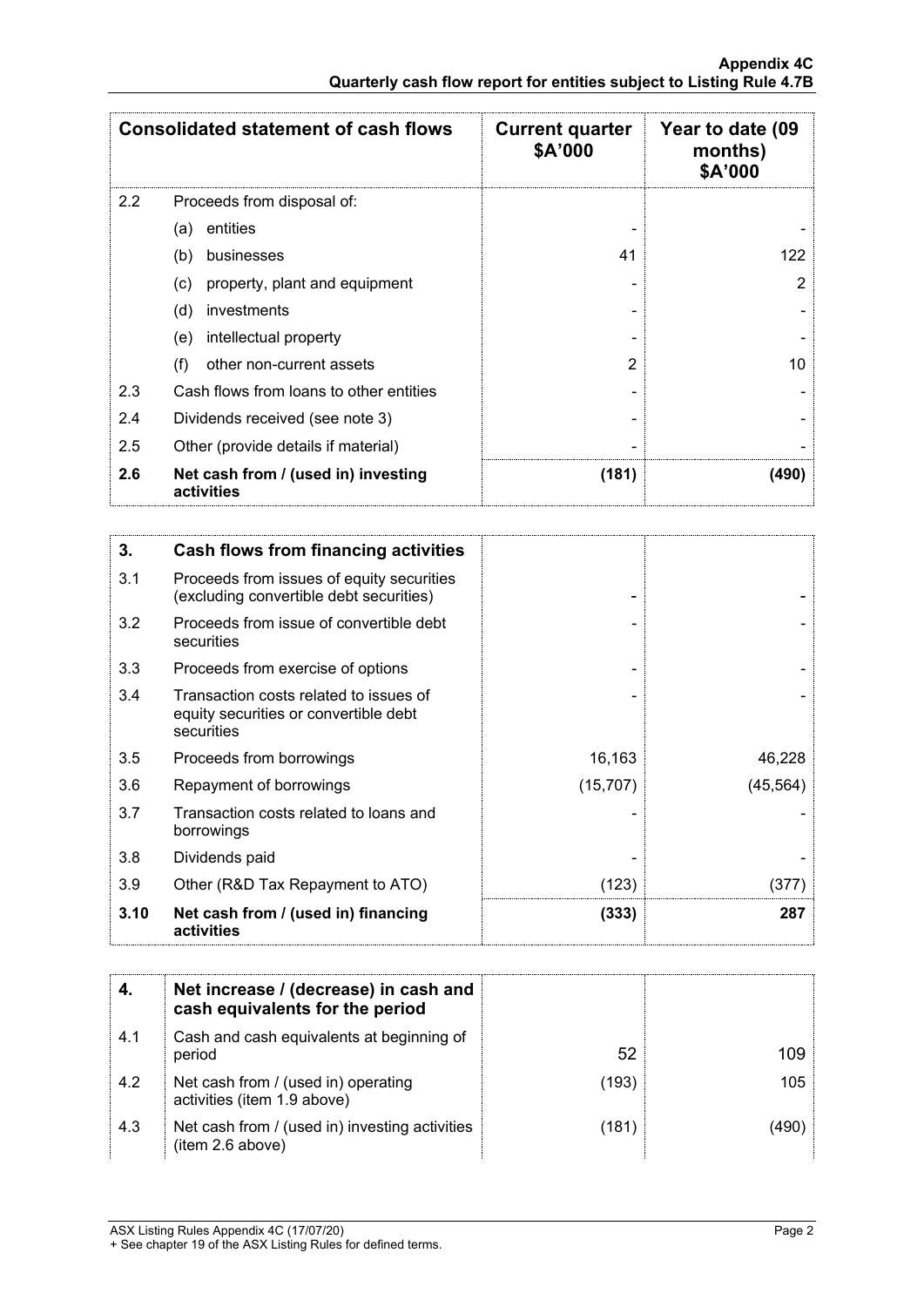|     | <b>Consolidated statement of cash flows</b>                        | <b>Current quarter</b><br>\$A'000 | Year to date (09<br>months)<br>\$A'000 |
|-----|--------------------------------------------------------------------|-----------------------------------|----------------------------------------|
| 4.4 | Net cash from / (used in) financing activities<br>item 3.10 above) | 333                               |                                        |
| 4.5 | Effect of movement in exchange rates on<br>cash held               |                                   |                                        |
| 4.6 | Cash and cash equivalents at end of<br>period                      |                                   |                                        |

| 5.  | Reconciliation of cash and cash<br>equivalents<br>at the end of the quarter (as shown in the<br>consolidated statement of cash flows) to the<br>related items in the accounts | <b>Current quarter</b><br>\$A'000 | <b>Previous quarter</b><br>\$A'000 |
|-----|-------------------------------------------------------------------------------------------------------------------------------------------------------------------------------|-----------------------------------|------------------------------------|
| 5.1 | <b>Bank balances</b>                                                                                                                                                          | 11                                | 52                                 |
| 5.2 | Call deposits                                                                                                                                                                 |                                   |                                    |
| 5.3 | <b>Bank overdrafts</b>                                                                                                                                                        |                                   |                                    |
| 5.4 | Other (provide details)                                                                                                                                                       |                                   |                                    |
| 5.5 | Cash and cash equivalents at end of<br>quarter (should equal item 4.6 above)                                                                                                  | 11                                | 52                                 |

|     | Payments to related parties of the entity and their<br>associates                                                                                           | <b>Current quarter</b><br><b>\$A'000</b> |
|-----|-------------------------------------------------------------------------------------------------------------------------------------------------------------|------------------------------------------|
| 6.1 | Aggregate amount of payments to related parties and their<br>associates included in item 1                                                                  |                                          |
| 6.2 | Aggregate amount of payments to related parties and their<br>associates included in item 2                                                                  |                                          |
|     | Note: if any amounts are shown in items 6.1 or 6.2, your quarterly activity report must include a description of, and an<br>explanation for, such payments. |                                          |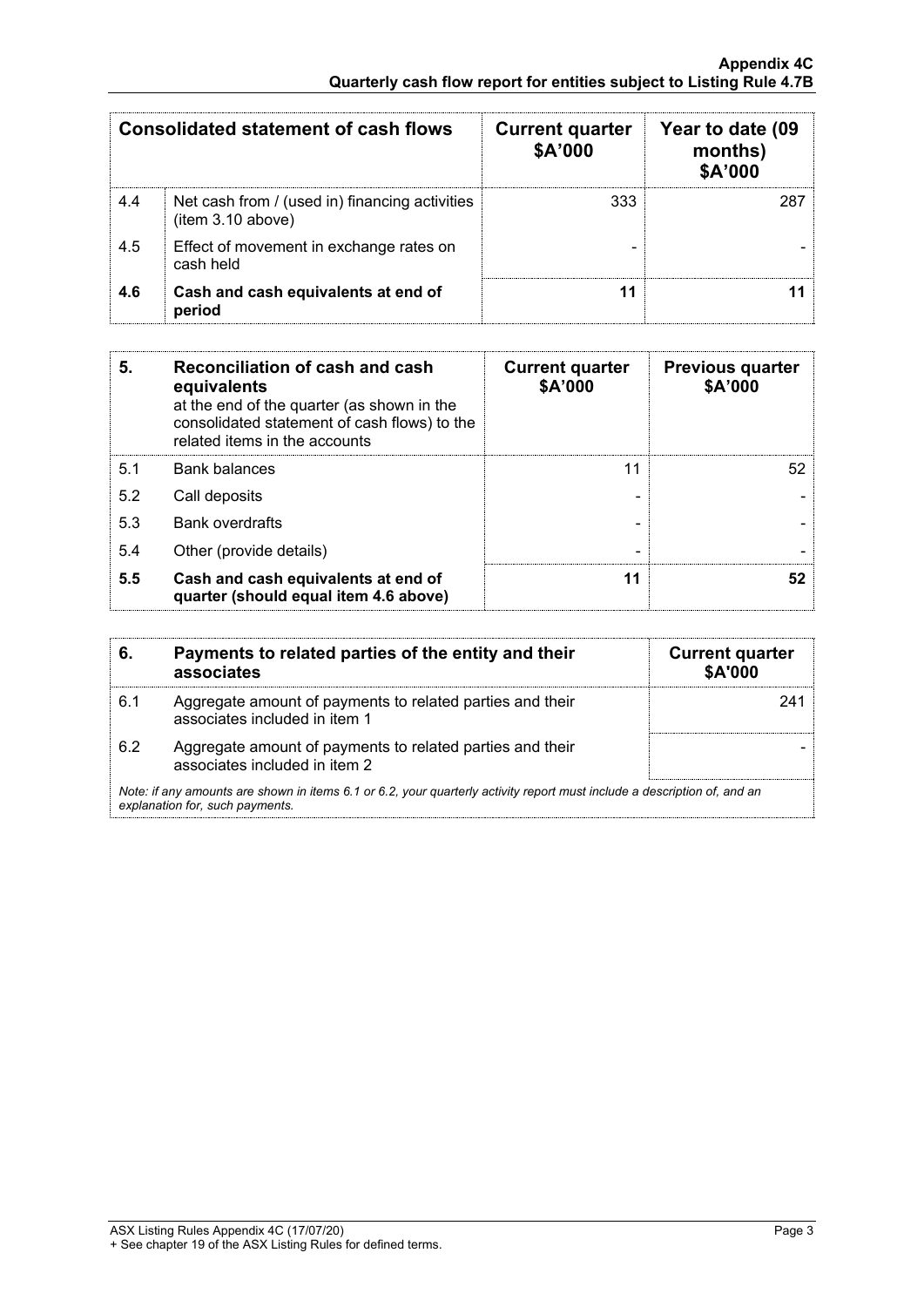| 7.  | <b>Financing facilities</b><br>Note: the term "facility' includes all forms of financing<br>arrangements available to the entity.<br>Add notes as necessary for an understanding of the<br>sources of finance available to the entity.                                                                                                               | <b>Total facility</b><br>amount at quarter<br>end<br>\$A'000 | Amount drawn at<br>quarter end<br>\$A'000 |  |
|-----|------------------------------------------------------------------------------------------------------------------------------------------------------------------------------------------------------------------------------------------------------------------------------------------------------------------------------------------------------|--------------------------------------------------------------|-------------------------------------------|--|
| 7.1 | Loan facilities                                                                                                                                                                                                                                                                                                                                      |                                                              |                                           |  |
| 7.2 | Credit standby arrangements                                                                                                                                                                                                                                                                                                                          |                                                              |                                           |  |
| 7.3 | <b>Other-Invoice Financing Facility</b>                                                                                                                                                                                                                                                                                                              | 5,000                                                        | 665                                       |  |
| 7.4 | <b>Total financing facilities</b>                                                                                                                                                                                                                                                                                                                    | 5,000                                                        | 665                                       |  |
| 7.5 | 4,335<br>Unused financing facilities available at quarter end                                                                                                                                                                                                                                                                                        |                                                              |                                           |  |
| 7.6 | Include in the box below a description of each facility above, including the lender, interest<br>rate, maturity date and whether it is secured or unsecured. If any additional financing<br>facilities have been entered into or are proposed to be entered into after quarter end,<br>include a note providing details of those facilities as well. |                                                              |                                           |  |
|     | Cash Flow Finance has provided the invoice financing facility which is subject to variable<br>interest rate (currently 8.85%) and secured by the accounts receivables ledger.                                                                                                                                                                        |                                                              |                                           |  |

| 8.  |                                                                                                                                                                                                                                 | Estimated cash available for future operating activities     | \$A'000 |  |
|-----|---------------------------------------------------------------------------------------------------------------------------------------------------------------------------------------------------------------------------------|--------------------------------------------------------------|---------|--|
| 8.1 |                                                                                                                                                                                                                                 | Net cash from / (used in) operating activities (item 1.9)    | (193)   |  |
| 8.2 | Cash and cash equivalents at quarter end (item 4.6)                                                                                                                                                                             |                                                              | 11      |  |
| 8.3 | Unused finance facilities available at quarter end (item 7.5)                                                                                                                                                                   |                                                              | 4,335   |  |
| 8.4 |                                                                                                                                                                                                                                 | Total available funding (item $8.2 +$ item $8.3$ )           | 4,347   |  |
| 8.5 | item 8.1)                                                                                                                                                                                                                       | Estimated quarters of funding available (item 8.4 divided by | 23      |  |
|     | Note: if the entity has reported positive net operating cash flows in item 1.9, answer item 8.5 as "N/A". Otherwise, a<br>figure for the estimated quarters of funding available must be included in item 8.5.                  |                                                              |         |  |
| 8.6 | If item 8.5 is less than 2 quarters, please provide answers to the following questions:                                                                                                                                         |                                                              |         |  |
|     | 8.6.1<br>Does the entity expect that it will continue to have the current level of net operating<br>cash flows for the time being and, if not, why not?                                                                         |                                                              |         |  |
|     | Answer: N/A                                                                                                                                                                                                                     |                                                              |         |  |
|     | 8.6.2<br>Has the entity taken any steps, or does it propose to take any steps, to raise further<br>cash to fund its operations and, if so, what are those steps and how likely does it<br>believe that they will be successful? |                                                              |         |  |
|     | Answer: N/A                                                                                                                                                                                                                     |                                                              |         |  |
|     | Does the entity expect to be able to continue its operations and to meet its business<br>8.6.3<br>objectives and, if so, on what basis?                                                                                         |                                                              |         |  |
|     | Answer: N/A                                                                                                                                                                                                                     |                                                              |         |  |
|     | Note: where item 8.5 is less than 2 quarters, all of questions 8.6.1, 8.6.2 and 8.6.3 above must be answered.                                                                                                                   |                                                              |         |  |